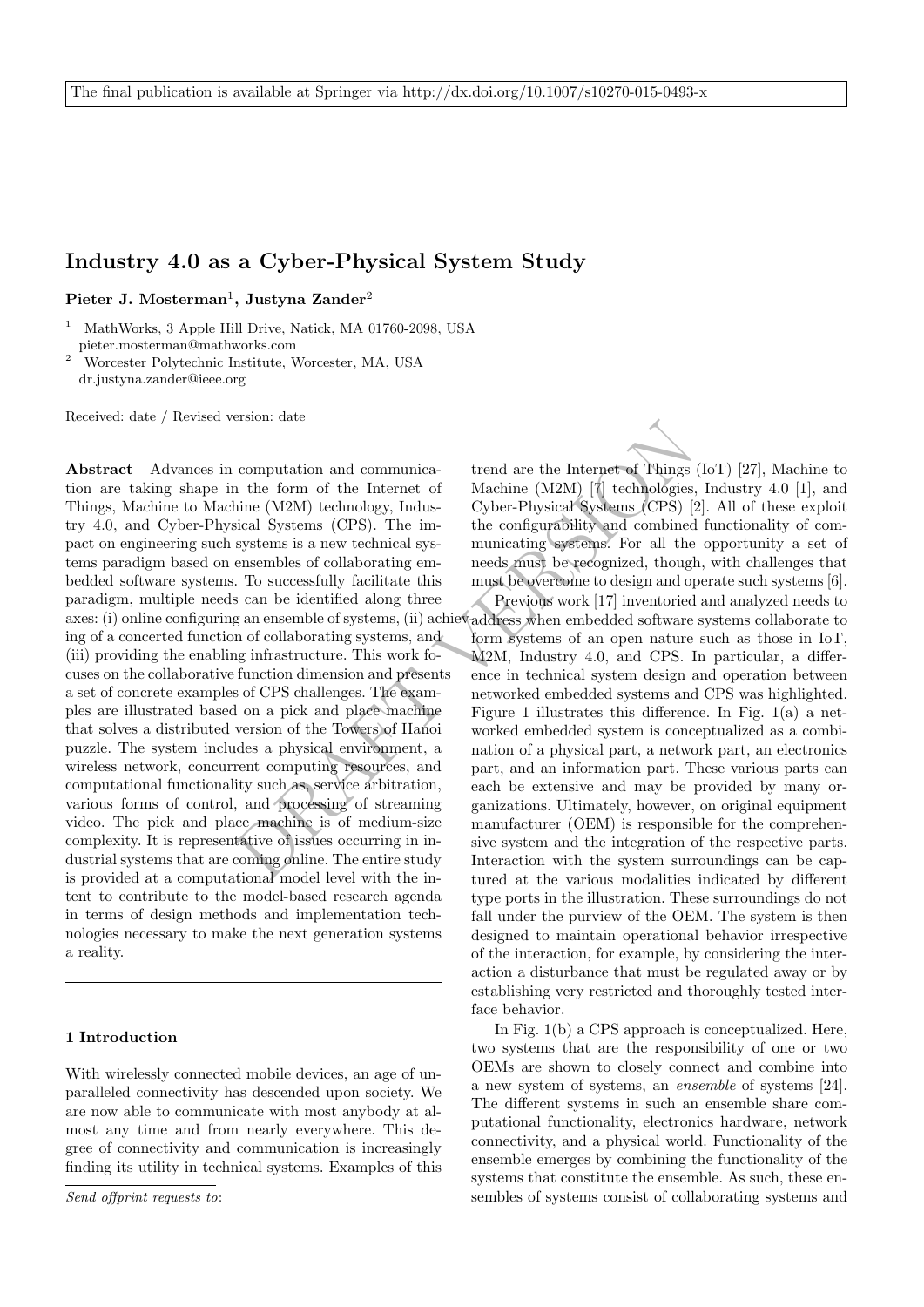

Fig. 1 A networked embedded system view versus a cyberphysical system view. Published with permission,  $\odot$  2015 MathWorks. All Rights Reserved.

ry) existence post deployment.<br>
tems collaborating in cyberspace currently in a physical environm<br>
each other to negotiate which broad range of applications such the seach other to negotiate which broad range of applicati may come into (temporary) existence post deployment. For example, automobiles that approach an intersection may communicate with each other to negotiate which one crosses first. A system ensemble with intersection functionality emerges while the cars are interacting with one another, but it does not exist before and after. The difficulty of designing and operating such novel systems should be immediately evident especially in the face of the necessary compatibility between the range of automobiles fielded by all the different automobile manufacturers.

In such a CPS paradigm there is no opportunity to 'iron out the kinks' and 'get things to work' by a solid integration engineering effort. Instead, at design time it must be clear that a system will behave as intended even in a collaborative feature implementation and while sharing (part of) the implementation fabric.

Taking an industry vantage point, this work presents an example from the Industry 4.0 domain that is of medium-size complexity with industry relevance. Focus is on the CPS aspects, which pertains to the interaction across the physical space. The extensive information processing and analytics aspects of Industry 4.0 are beyond the scope of this work. As an example of an Industry 4.0 application, mymuesli.com allows a user to configure an individual muesli mix. As the muesli package is moving through the factory, the 'smart package' communicates to each of the machines how much of each of the corresponding ingredient should be filled.

In this paper, a pick-and-place machine as shown in Fig. 2 provides pick and place services to a set of 'smart blocks.' The blocks combine each of their local plans so that they emerge on a single stack in a sorted order (i.e., the system ensemble is a distributed form of the Towers of Hanoi puzzle). In the ensemble, various communicating systems interact in a physical environment, across a shared resource, each providing functionality to be combined into a feature responsible for a desired emerging behavior. The study serves as an archetypical CPS by embodying the corresponding paradigm of sys-



Fig. 2 An embedded system. Published with permission, c 2015 MathWorks. All Rights Reserved.

tems collaborating in cyberspace while operating concurrently in a physical environment and brings out a number of specific challenges that are found across a broad range of applications such as:

- An intersection with automobiles automatically managing their right of way.
- A smart port with autonomous vehicles for automatic cargo loading, routing, and unloading (cf. the port of Rotterdam).
- A Smart Emergency Response System (SERS) with automated delivery by autonomous drones (e.g., SERS description [14] and SERS software [5]).
- An office building purchasing auctioned energy supply based on predicted and controlled energy needs.

Designing for new and unknown system functionalities that may become required or active not sooner than during the deployment of the system challenges the traditional approach of systems engineering a system. Multi-vendor systems that configure post deployment are mostly restricted to data sharing and rely on standards such as the Internet Protocol (IP), American standard code for information interchange (ASCII), the hypertext markup language (HTML), and more recently the extensible markup language (XML). While more sophisticated service based technology is coming online, closing the loop with machines operating in physical spaces puts forward many challenges, a number of which are illustrated in this work. From a higher level of abstraction down, agent-based approaches (e.g., [26]) are a potentially viable foundation to build the necessary framework and technology on and this work provides a concrete system that may serve as a challenge problem.

Novel system engineering approaches become a necessity, which, in turn, rely heavily on enabling system architectures and powerful design-time approaches to conceptualize behavior at various levels of detail in different parts of the system [25]. Concrete challenges are highlighted that must be overcome as part of a new type of methodological thinking for successful CPS design, with emphasis on post-deployment system integration issues.

tem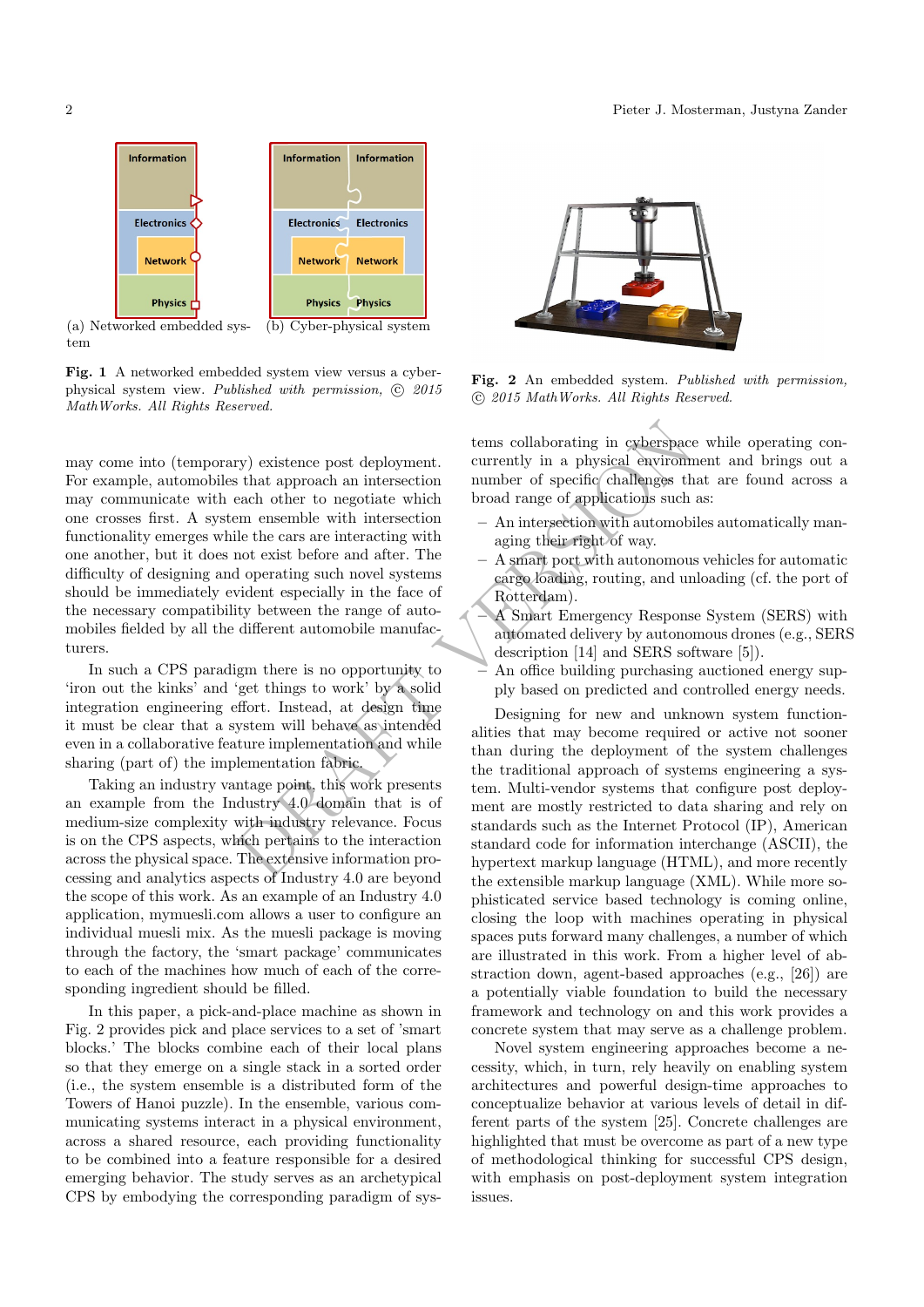In previous work [17] the transformation of networked embedded systems into CPS is discussed. On the one hand, the transformation establishes a functionality enriching paradigm, on the other hand, it is accompanied by exacerbated system integration challenges. Starting from the notion of CPS as an ensemble of system, Section 2 describes a distributed Towers of Hanoi system. Concrete examples of challenges are presented in Section 3 as coordinating distributed control for emerging behavior, Section 4 as distributed multirate architectures for data sharing, Section 5 as feature interaction for functionality sharing, and Section 6 as a comprehensive quality assurance strategy for collaborative functionality testing. Section 7 completes the study with conclusions.

## 2 Distributed Towers of Hanoi

DRAFT VERSION This section introduces a study to illustrate some of the characteristics of the CPS paradigm shift. Figure 2 shows a representation of an industry process (e.g., for manufacturing purposes) with a supervisory control and data acquistion (SCADA) system that can sort a stack of blocks akin to the Towers of Hanoi puzzle [18, 19]. An original stack of blocks may be provided with the blocks in an arbitrary order of color, size, etc. An operator then initiates a sorting operation by executing a sequence control program as part of the supervisory control. The sequence control moves a nozzle in the horizontal and vertical direction to pick and place the set of blocks one block at a time. It may be preprogrammed which block to pick and where to place in various different sequences of control. The operator then picks the particular sequence to execute based on the initial order.

In the new paradigm, which is at the foundation of Industry 4.0, the blocks to be sorted may have built-in functionality that is an integral part of the overall sorting feature functionality. In this configuration, the control algorithm does not include a set of fixed sequence control programs. Instead, the system provides pick and place services that can be accessed over a network by each of the blocks. Before the start of the sorting operation, the blocks devise an individual plan on how they each should be picked and placed. During operation, by having the blocks request pick and place services based on their individual plans (their local control) a global behavior emerges that has the final stack of blocks sorted according to color, size, etc. In such a configuration, the overall sorting feature functionality is created post deployment as the blocks are being provided in the field (and by various different suppliers). The increase in flexibility of such a system should be immediately apparent (e.g., there is no limitation for an operator to resort to pre-programmed sequence control) while a broad array of business opportunities may become intuitive [21] (e.g., a partner of the system operator may provide smart decals with the respective sorting algorithms as compatible pick and place service requests).



Fig. 3 Simulink<sup>®</sup> Model of the Distributed Towers of Hanoi. Published with permission,  $\odot$  2015 MathWorks. All Rights Reserved.

A fully executable model of the distributed Towers of Hanoi puzzle has been designed using the MATLAB R and Simulink<sup>®</sup> family of products  $[13]$  and is publicly available. <sup>1</sup> The top level of the model hierarchy is shown in Fig. 3. The system integration issues in the distributed Towers of Hanoi model are resolved as in the traditional design paradigm with a single responsible OEM the way it is currently practiced in industry. The example is explored to identify and highlight some of the particular challenges that are faced when migrating to a CPS approach and how this differs from a more traditional single OEM paradigm.

An architecture of the overall system is shown in Fig. 4, which illustrates the elements and their main functionalities. The physics model includes the gantry structure as the machine. The nozzle motor and the slider motor enable vertical and horizontal motion, respectively. These dc motors are controlled by network capable (NCAP) actuators called voltage actuator. An NCAP position sensor measures the horizontal position of the slider. Each of the three blocks (red block, green block, and blue block) is modeled along with a *light sen*sor for each of them as well as a microprocessor  $\mu P$  to provide computing power and a network interface (akin to a smartphone with its camera). A pair of image sensors with corresponding stereo camera hardware supports streaming stereoscopic video to the wireless network. This network further connects two electronic computing units (ECU). The slider ECU implements the stereo analysis slider functionality and the base  $ECU$  implements the supervisory control, slider control, detection logic, and force profile selection functionality. The force profile is communicated to the nozzle motor NCAP as the sequence control profile while the slider control reference is communicated to the slider motor NCAP as the position control reference input. Finally, each of the blocks contains functionality to detect light to indicate

 $^{\rm 1}$  The model can be downloaded from the MATLAB Central File Exchange or GitHub [18].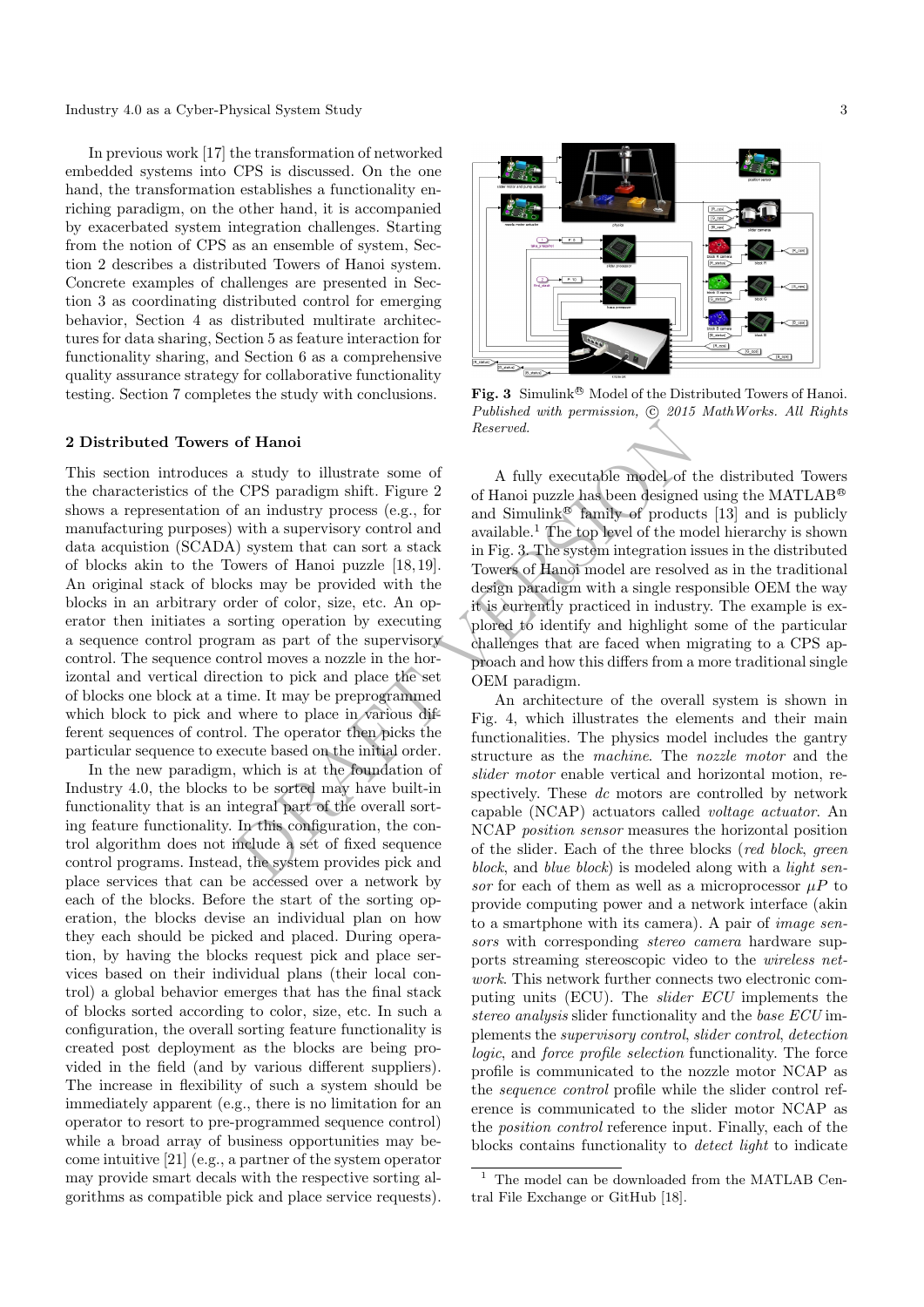

Fig. 4 Towers of Hanoi CPS architecture. Published with permission,  $\odot$  2015 MathWorks. All Rights Reserved.

| Need                   | Challenge                        |  |  |
|------------------------|----------------------------------|--|--|
| behavior<br>Emerging   | Collaborative planning,<br>guid- |  |  |
| design                 | ance, and control                |  |  |
| Data sharing           | Multirate architectures          |  |  |
|                        | Extracting and deriving specific |  |  |
|                        | value from general information   |  |  |
| Functionality          | Multi-use functionality post de- |  |  |
| sharing                | ployment                         |  |  |
|                        | Feature interaction              |  |  |
| Collaborative<br>func- | Systematic test suite generation |  |  |
| tionality testing      | and automated test evaluation    |  |  |
|                        | Test results reproduction under  |  |  |
|                        | minimum uncertainty              |  |  |



that the block is on top of a stack (and so can be moved) as well as a service invocation plan for each of the desired position in the final stack (top plan, center plan, and bottom plan).

In previous work, needs to further the CPS paradigm were classified along three axes: (i) dynamic configuration needs, (ii) collaborating systems needs, and (iii) infrastructure needs [17]. Here, the term configuration refers to an ensemble of systems with various points and modalities of interaction among the systems. These points of interactions and the specific modalities may change during operation, in particular post deployment. The work presented here concentrates on the collaborating systems needs, however, which are reproduced in Table 1 along with their corresponding identified challenges. For each of the needs, a challenge will be discussed followed by a concrete illustration as found in the distributed Towers of Hanoi.

#### 3 Emerging Behavior Design

To design emerging behavior a single most important challenge was identified to be collaborative planning, guidance, and control.

#### 3.1 The Challenge

Coordinating a number of controlling entities such that they operate according to a well-understood concerted global mechanism is a distinct challenge (e.g., [26]). Nevertheless, it is feasible during a system integration phase if the cases are limited in their interaction scenarios. In a CPS paradigm, the coordination must be encoded in collaborating functionality and protocols. This adds to the complexity and implementation effort of collaborating entities and degrades the performance characteristics of the overall system. For example, how to factor out functionality that is encoded in a global coordinating mechanism into local functionality (such as bilateral agreement exchanges) is an open-ended question.

Challenge (Challenge and the control of collaborative planning, guidentical control and the transformation of local exchanges is desired and deriving specific an ore efficient global scheme hand the scheme of local exchan Once a solution becomes available, the trade offs can be studied. On the one hand, the more robust implementation of local exchanges is desired, on the other hand, a more efficient global scheme has distinct advantages. Similarly, efficiency can be gained when synchronization between concurrently executing logic inherently (and implicitly) operates correctly on a closed and given platform. However, when the overall system becomes open, express synchronization becomes essential. While the necessity for such synchronization must be systematically determined, it also introduces further overhead in order to grant the overall behavior the necessary level of robustness. A methodology to achieve emerging behavior by (efficiently) coordinating controlling entities online is an important topic of research. Drawing on software engineering techniques, a potential approach may be to characterize dynamic behavior and reconfigure interacting functionality accordingly to account for optimization opportunity (e.g., removing a synchronization point if execution times are determined to enable this, possibly adorned with an assertion).

#### 3.2 An Example

In the distributed Towers of Hanoi, each of the blocks has its individual pick and place plan. Each block is equipped with a camera to determine whether it is on top of the stack it is in such that pick and place services based on the following plans can be requested:

- Red block
	- 1. Move one spot to the left
	- 2. Move one spot to the right
	- 3. Move two spots to the left
- Green block
	- 1. Move one spot to the left
	- 2. Move one spot to the left.
- Blue block
	- 1. Move two spots to the left.

When these local pick and place sequences are properly interleaved, exhaustive testing of the 6 possible permutations validates that the emerging behavior is an RGB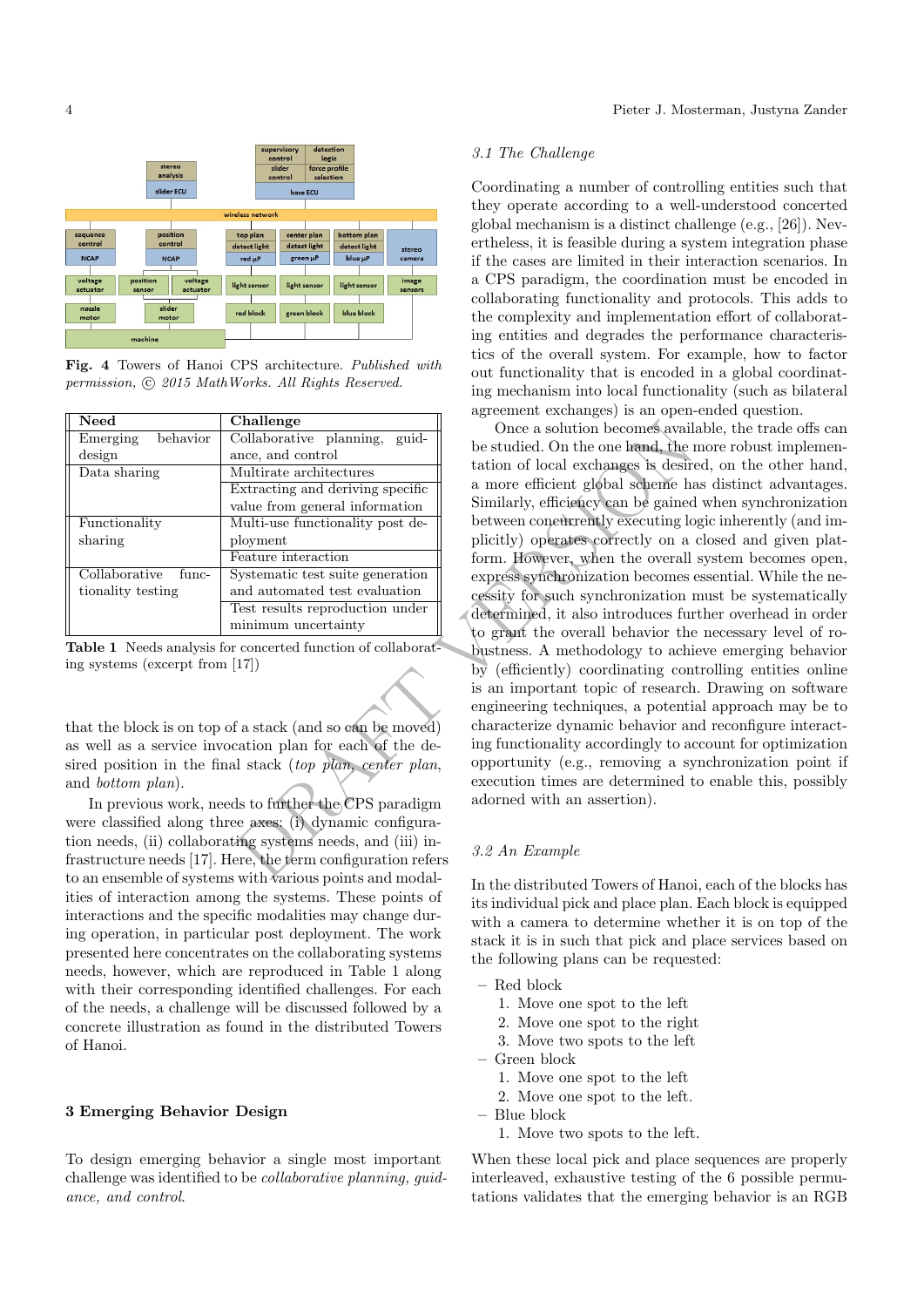(red, green, blue) sorted order. Because the blue block must be at the bottom, as soon as this block can be picked from the original stack location it can be moved two spots over to its final location. If the green block can be picked, the blue block may still be underneath and, therefore, the green block first moves one spot to the left to an intermediate location. If the blue block were underneath the green block, the blue block can then be moved to its final location before the green block is moved one more spot to the left from the intermediate location to the final location. If the red block were underneath the green block as well and on top of the blue block, the red block must first be moved off the blue block by moving the red block one spot to the left. Then the blue block can be moved to its final location. The red block must then be moved one spot to the right back to its original location so the green block can be moved one spot to the left to its final location. After this, the red block can be moved two spots to the left to its final location.

These distributed plans merge properly only by merit of dynamic priority assignment of the services requested from the shared resource (the pick and place machine with its SCADA component). For example, consider the case where in the initial stack the blocks are sorted (from top to bottom) as green, red, blue as shown in Fig. 5.

- 1. With the green block on top, its request for service to be moved one spot to the left (GL) with priority 3  $(*3*)$  is honored (SRV G), which results in the machine moving the top block in location 3 to location 2 (MV3-2). Upon completion (COMP) a message complete is sent to the green block, where a synchronization stage (SYNC) awaits the negative of complete to synchronize the state of the block and the state of the service routine.
- 2. Next, both the red block and the green block can be moved and they both request service to be moved one spot to the left, RL1 with priority 2 and GL1 with priority 1, respectively. Because request by the red block has higher priority, it is selected for service (SRV R) and the machine moves the top block in location 3 to location 2 (MV3-2). Upon completion, the synchronization occurs and the priority of the red block is lowered. Because the red block is now on top of the green block, the green block suspends its service request GL1.
- 3. Now that the red block and the blue block can be moved, they request to be moved one spot to the right and two spots to the left, RR1 with priority 1 and BL2 with priority 4, respectively. Because of the higher priority, the blue block is selected for service (SRV B) and the machine moves the top block in location 3 to location 1 (MV3-1).
- 4. After synchronization, the service request by the red block (RR1) is the only one still active, selected for service (SRV R), and so the machine moves the top block in location 2 to location 3 (MV2-3). The priority of service requests by the red block is then lowered



Fig. 6 Green block service request. Published with permission,  $\odot$  2015 MathWorks. All Rights Reserved.

the right back to its original<br>
sign,  $\Theta$  2015 MathWorks All Right<br>
At can be moved one spot to the<br>
After this, the red block can be<br>
different this, the red block can be<br>
eft to its final location.<br>
to 0. Because the r to 0. Because the red block is moved off the green block, the green block can now request service again. 5. At this point, both the red block and the green block request to be moved to the left by 2 spots (RL2) and 1 spot (GL1), respectively. Because of the change in priority, in contrast with the second stage, the green block now takes precedence over the red block (SRV G) and the machine moves the top block from location 2 to location 1 (MV2-1).

6. Finally, the request by the red block to be moved 2 spots to the left (RL2) can be honored (SRV R, which has the machine move the top block from location 3 to location 1 (MV3-1) and the sorting completes.

Note that the priority order between the green and the red block changes dynamically. Otherwise, either the green block would have been moved in stage 2 or the red block in stage 5 (see Fig. 5). This dynamic priority assignment is modeled in a state transition diagram that implements the plan of the green block, shown in Fig. 6. In this diagram, upon entry of the RequestDetermination state, the priority of the service requests by the green block is set to the value  $PRI[3]$ . Once the block detects that it can be moved because the condition  $light == 1$ is satisfied (i.e., it is at the top of the stack), the block plan moves into the state where it requests to be moved one spot to the left. After the block has been moved, the priority is then set to the lower value  $PRI[1]$  so any moves of the red block can take place first.

The service module of the machine consists of a coordinating mechanism with a priority resolution scheme that communicates with the red block via channel 1, the green block via channel 2, and the blue block via channel 3. When the machine is available to perform a pick and place action it is in the ready state. When in the ready state, the channel that currently has the highest priority is determined. If the channel with the highest priority is indeed requesting the corresponding block to be moved then the service is initiated. If not, the channel with the next highest priority is determined and the cor-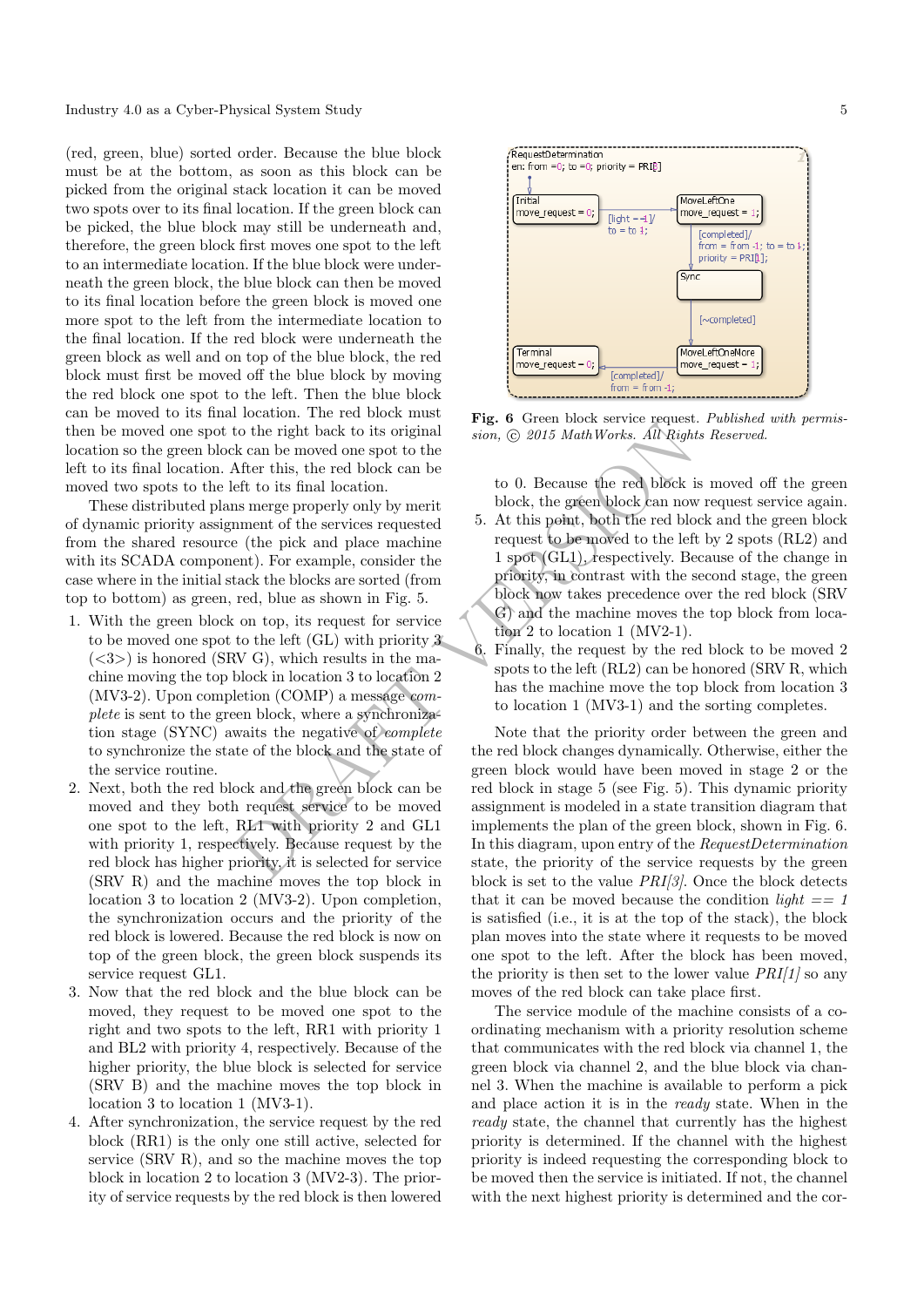

Fig. 5 One full sorting scenario with emerging behavior from distributed plans. Published with permission,  $\odot$  2015 Math-Works. All Rights Reserved.

responding request to be moved is evaluated. Finally, if the second highest priority does not request to be moved, the lowest priority channel is evaluated.

The combination of the local plans, the dynamic prioritization, and the complex priority based service resolution results in an overall substantial complexity. Moreover, the distributed nature of the architecture calls for synchronization mechanisms between events that may not be immediately intuitive. For example, the service request handling captured by the state transition diagram in Fig. 7 moves into a chan?Service state after the priorities have been resolved. While in this state the requested move operation is executed. When the operation is completed, a flag complete is set to True and the state transition diagram moves out of the chan?Service state. The complete flag is also communicated to the block that is being operated on so that the block can move to the next state in its plan. For example, in Fig. 6, when in the MoveLeftOne state, once the condition completed is True, the green block moves out of this state. Instead of moving into the next phase of its plan, the MoveLeft-OneMore state, the plan requires a synchronization with the service handler to reset the completed flag. Without this Sync state, the state machine in Fig. 6 may move into and out of MoveLeftOneMore before the concurrently executing state machine in Fig. 7 has reset the complete flag. Note that without the Sync state, depending on the execution time of the concurrently executing logic of the other blocks and the timing between them,



Fig. 7 Service request handling. Published with permission, c 2015 MathWorks. All Rights Reserved.

the system may appear to behave properly and the erroneous design would be difficult to evidence by testing only.

## 4 Data Sharing

The identified need to share data comes with two main challenges: (i) distributed multirate architectures and (ii) extracting and deriving specific value from general information. The distributed multirate architectures challenge is discussed in detail. Examples in the robotics domain of extracting information can be found in related work [28].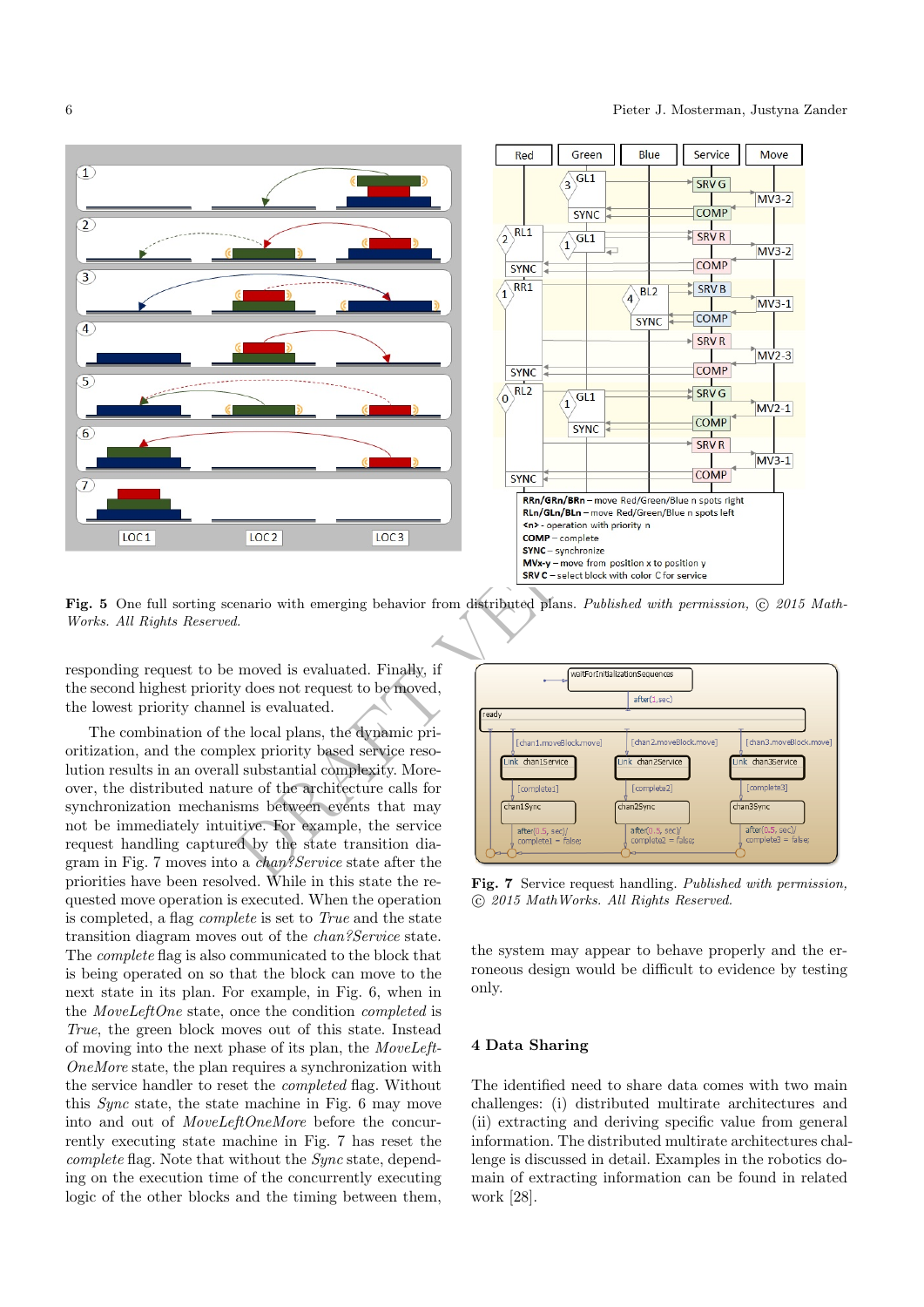## 4.1 The Challenge

Multirate architecture comprises elements in software or hardware (e.g., tasks, processes, hardware peripherals, etc.) that operate at different rates and that share data. These elements often execute at discrete points in time with a periodic (at different rates) and synchronous execution in the sense that they share a single execution resource with one clock. More generally, and typical in CPS, elements of a multirate architecture include asynchronous periodic (periodic behavior on concurrent resources), nonperiodic, and continuous-time executions.

Timing issues in multirate architecture can be gnarly and exasperating to identify and remedy, especially in the face of distributed resources. It has to be known (i) whether there are delay issues, (ii) where to find to find the potential for these issues, (iii) whether the delays indeed impact behavior, and (iv) in case of adverse effects how to remedy this. In particular, the temporal effects of logical schemes such as double buffering are far from immediately obvious and require much experience in order to track down the root cause. While ultimately the culprit may be identified and a resolution implemented (cf. retiming analyses [33]) a more fundamental approach is required for CPS.

and issues, (ii) where to find to  $5$  ms. The service feature that all see issues, (ii) where to find to  $5$  ms. The service feature that all see issues, (ii) whether the debtrain is placed is computationally the sis. In Networked embedded systems often allow tight control over timing complexity and may limit the concurrency in a system, prevent multiple rates, if there are multiple rates enforce harmonic rates, tightly restrict nonperiodic functionality, present asynchronous behavior because of multiple clocks, or carefully calibrate a global timing mechanism. In CPS, there is much less if any control over such implementation choices and so the effects (e.g., nonharmonic rates, drift, small phase shifts, and so forth) must be accounted for. Moreover, the systems that collaborate as an ensemble generally are designed to operate in a broad range of conditions. As such, timing may be affected by dynamic clock scaling (e.g., to preserve power) and multi-use functionality (with different quality of service trade offs such as throughput vs. latency). Furthermore, the necessary infrastructure to support dynamically configuring an ensemble introduces timing challenges because of the use of an open network (compared to a bus or local area network) and the service layer between systems, both of which come with their own timing characteristics (e.g., variation and uncertainty). In addition, a service layer does not allow direct access deep down the software stack (which is practiced in industry to resolve timing challenges).

In the face of these timing challenges, the dynamic configurability of CPS does not support study and experimentation to find and (re)solve all timing issues prior to deployment. Therefore, timing should be addressed at an architectural level. Current system design approaches do not support the necessary technological facilities and abstraction layering that are necessary for enabling online timing analysis and retiming synthesis. As a recognized

need [25], much effort ought to be dedicated to this as a key building block in CPS design.

## 4.2 An Example

The computations for the various features in the distributed Towers of Hanoi execute with three different time periods. The feedback control loop (i.e., the positioning of the slider in the horizontal direction) and the feedforward control (i.e., the positioning of the nozzle in the vertical direction) execute with a time period of 5 ms. The service feature that allows blocks to request being picked and placed executes at 50 ms. A stereopsis feature to locate where the original stack of blocks is placed is computationally the most intensive and is performed every 100 ms.

When a value that is sampled at a given rate is communicated between two concurrent tasks, in order to preserve determinism, a communication scheme such as double buffering [20] may be employed. The effect is that the reader task reads a value that was written by the writer task during the previous time period. Thus, every time a value is deterministically communicated an additional delay of a full time period is introduced.

In case of a multirate system the implication is that data that is computed with different time periods (e.g., the sampled video streams for stereoscopic analysis at 100 ms and the sensed slider location for feedback control at 5 ms) becomes misaligned in time. For the stereopsis feature the effect is that after one deterministic communication the image pair in a video stream that is being analyzed is already 95 ms older than the slider location measurement. This temporal misalignment can lead to a disastrous effect. For example, when the stereoscopic analysis allows for detecting the stack of blocks and the location measurement that is available at that time is stored as the location of the stack of blocks. The result is a location that is much beyond the actual location of stack of blocks. Thus, time alignment should be given particular attention to avoid such a situation.

Figure 8 shows the difference in behavior between two cases. One is a straightforward integration of the various systems in the distributed Towers of Hanoi, which results in a misalignment in time. The other is an integration that accounts for the double buffering communication delays. Figure  $8(a)$ , shows how the misalignment leads to a pick action at an incorrect location. Figure 8(b) shows the pick action at the desired location. Where in a traditional design, such timing issues are resolved during system integration, as a CPS the timing must be properly composed post deployment, during operation [10].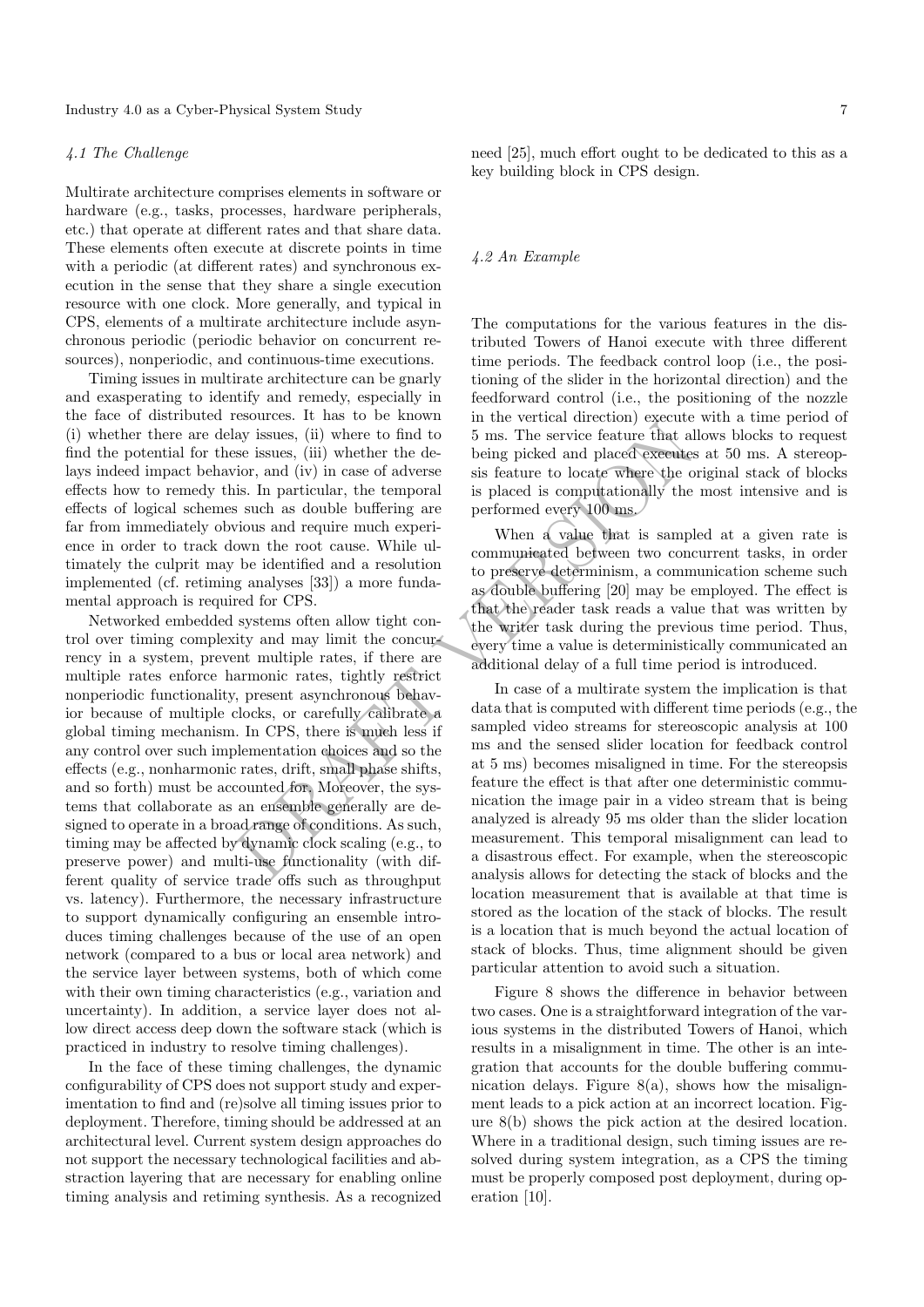

(a) Without time compensa-(b) With time compensation tion

Fig. 8 Misalignment in time of stereoscopic analysis and location measurement. Published with permission,  $\odot$  2015 MathWorks. All Rights Reserved.

#### 5 Functionality Sharing

The need for functionality sharing comes with challenges of (i) multi-use functionality post deployment, and (ii) feature interaction. The latter of these will be illustrated in detail followed by a brief example of the former.

#### 5.1 The Challenge

While in an offline system integration phase issues that arise because of interacting features can be resolved, performing the careful design, calibration, and analysis after deployment is far from straightforward. Much more robust is a methodological assessment of acceptable uncertainties, critical quantities with tolerances, and introducing performance and quality bounds. It is a necessity for CPS to provide such a more comprehensive systems view. In this manner, experts can share the domain knowledge and proactively design for it. A corresponding challenge is to determine the most appropriate level of abstraction as well as formalism to support and enable such a multi-discipline specific systems view. As such, Computer Automated Multiparadigm Modeling [15] is a natural direction to explore.

## 5.2 An Example

Because of the online adaptability of CPS, situational awareness is a key enabling element [25]. In the distributed Towers of Hanoi, this is reflected in a possibly unknown location of the original stack of blocks. This location is determined based on a stereopsis feature. The feature input comprises sensory information obtained by a camera system that observes the environment under the nozzle The stack of blocks is found by first moving the slider with attached nozzle and cameras across its entire horizontal range while analyzing the corresponding video stream (which, in the model, is a synthesized stream from a virtual reality scene). The location where the stereoscopic analysis finds objects nearer to the cameras is then interpreted as the location of the blocks. To find the distance of the closest object, an image from the left camera is compared to an image from the right camera. More specifically, both the left and right camera provide an image of 400x240 pixels. For the left image, a subimage of 150x240 pixels is extracted and this image is compared against a set of 100 subimages extracted from the right image, each consecutive subimage offset by an additional row. The row at which the subimages are maximally correlated (based on a cumulative exclusive or across all 150x240 pixels) provides a measure of closeness such that the larger the offset, the closer the nearest object in the image pair is.

From the description of the stereopsis feature it is noticed that there is a delicate dependency on the slider control feature. More specifically, feedback control moves the slider in the horizontal direction by a dc motor. This feature senses the current actual location of the slider and based on the desired location (in sweep mode, the end of the horizontal range) a control force acting on the slider is computed. The particular control force depends much on the desired type of control (state feedback, H-infinity, proportional-integral, adaptive control, etc.) and the performance characteristics used as criteria in the control design (e.g., rise time, overshoot, settling time, etc.) [23].

% sharing comes with challenges feature senses the current actual dity post deployment, and (ii) fea $^{\prime}$  and based on the desired loeship er of these will be illustrated in the solid of the horizontal range) a cample of The combined system then relies on stereoscopic analysis of images in a video stream where the analysis must be carefully calibrated to detect when objects are present. The number of total images in the video stream is, however, determined by how fast the slider with attached cameras moves, which depends on the parameters of the slider control feature. For example, Fig. 9 shows the stereoscopic analysis profile for two different control laws with image pairs on the horizontal axis and correlation on the vertical axis. For the fast control, the stereopsis has only access to 15 image pairs across the slider range and the offset with maximum correlation is at row -61 (because the consecutive displacement reduces row numbers, a larger offset corresponds to a more negative row number). For the slow control the stereopsis has access to 31 image pairs (almost twice as many as for the fast control) and the offset with maximum correlation is at row -97. When calibrating the stereopsis feature, a threshold level of -80 may be used to determine whether the stack of block has been found. However, when a new control feature is then employed, for example because it becomes available post deployment, if its control is too fast the stereoscopic analysis functionality fails because there is no image pair with row result that exceeds the threshold. To support such reconfigurability, online calibration [11] is indispensable.

> Note that the interaction is exacerbated when functionality is used in multiple features. For example, if the video stream is also used to enable monitoring by an operator then the multi-function video streaming is subject to different performance criteria (or different quality of service constraints) [12]. To detect the stack location real-time behavior with low latency is essential whereas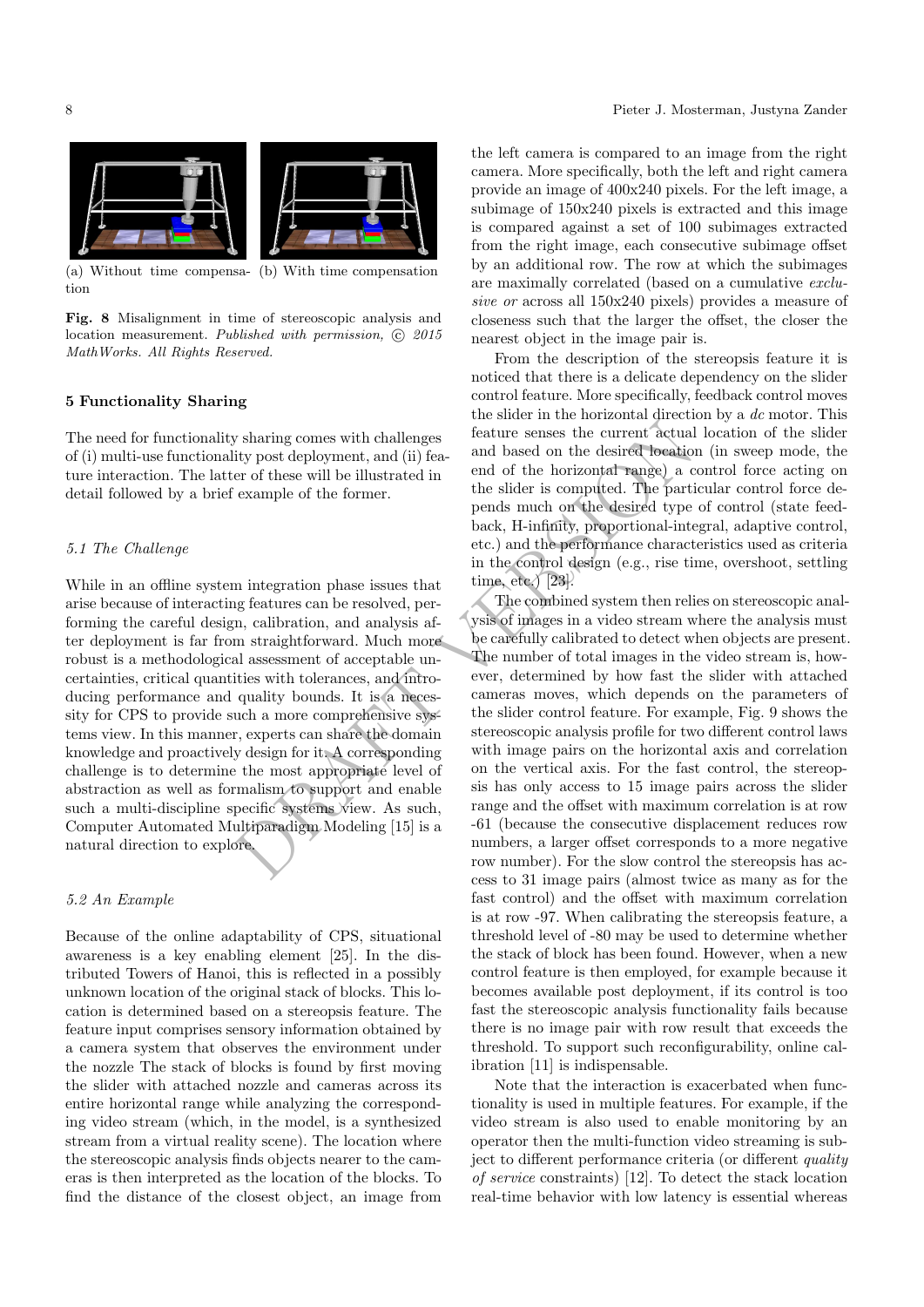

Fig. 9 Stereoscopic analysis for a stream of image pairs of two different control implementations. Published with permission,  $©$  2015 MathWorks. All Rights Reserved.

to monitor pick and place behavior throughput is more important. Reconciling the different quality of service constraint may in general be challenging and lead to suboptimal solutions for the individual functionality uses.

#### 6 Collaborative Functionality Testing

As CPS become more common in our society and they directly interact with humans, it must be assured that they robustly behave as intended [30], which has a particular bearing when artificial intelligence (AI) is utilized [22]. The challenges for collaborative functionality testing are classified into (i) systematic test suite generation and automated test evaluation and (ii) test results reproduction under minimum uncertainty .

### 6.1 The Challenge

For CPS, system quality assessment must be reliably supported even after a system has been deployed and entered into operation. Moreover, quality assurance methods must adapt to the dynamically changing configurations of CPS. Technical solutions for integrating architecture-on the top of a stack of blocks. based testing [3], behavioral testing, and safety analysis [9] into a comprehensive approach are required yet lacking. All artifacts that are produced to assure quality must be consistent, traceable, and reusable [8]. The resulting test suites should be easily extendable and reidentifiable in the system architecture.

Functional testing is of particular importance for CPS. The currently available methods must be transformed from the embedded system domain to the broader CPS paradigm. Much research on model-based testing contributes to solving the challenge of systematically generating functional test suites [31]. The test generation, however, must be directly integrated with the test evaluation as initiated in previous work [32]. While automated test evaluation algorithms have been investigated in related work [4], they only provide offline test evaluation. That is, they are not yet suitable for systems that configure themselves post deployment and are operating continuously.

Further, CPS demand an online approach to the analysis of system architecture where artifacts reorganize into various test architectures during the system deployment. The test behavior should be adjustable to these new test architectures (also called test harnesses). Furthermore, new coverage metrics must be defined to measure the efficiency, reliability, and effectiveness of the test methods.

In the following, specific validation and fault mitigation strategies are exemplified. First, an example of systematic automated test evaluation is presented. Then, safety analysis for the selected scenario is illustrated to complement the test artifacts. Finally, an example fault mitigation strategy is discussed.

6.2 An Example



The different quality of service<br>
individual functionality uses.<br>
For the distributed Towers of Har<br>
individual functionality uses.<br>
For the distributed Towers of Har<br>
intended propagation of a Model intended to sub-<br>
mmo For the distributed Towers of Hanoi, functionality of the green block is studied. First, a validation function for an abstract scenario is semiformalized. This formalization follows the approach introduced in previous work [32]. An implementation of a Model in the Loop Test of Embedded Systems blockset [29] allows design of the validation function in Simulink using automatic transformations. The validation function consists of a preconditions (p) and assertions (a) tuple. A similar approach is then applied for safety analysis to identify a fail state of the light sensor located on the block. Lastly, a mitigation strategy for handling this particular fault is presented to complete the overall quality assurance strategy.

In the model of the distributed Towers of Hanoi, an assumption holds that each block introduced into the system ensemble is equipped with a sensor to detect light. A stack may consist of one or more blocks. Hence, if light is detected by the block, as represented by the light condition evaluating to true, this block is located

The validation function for the scenario evaluating the green block functionality is presented in Table 2. The assessment is performed in the context of the architecture where three types of blocks (green, red, and blue) combined with the pick and place machine constitute the system ensemble.

Assuming that each time when the following preconditions hold: (p) the system ensemble is ready to perform a pick and place action (i.e., *systemState* is equal to ready) and (pp) the light sensor indicates (i.e., the light lightForGreenBlock is equal to true) that the green block issues a movement service request (i.e., greenBlock state is not completed and moveRequest is equal to true), and (ppp) no such action occured yet (i.e., moveLeftOne did not occur at any time before), then the set of assertions holds: (a) the system should perform a pick and place action in the context of global movement priority (i.e., movementGlobalPriority decreases by one), (aa) and after a predefined time duration (i.e., after time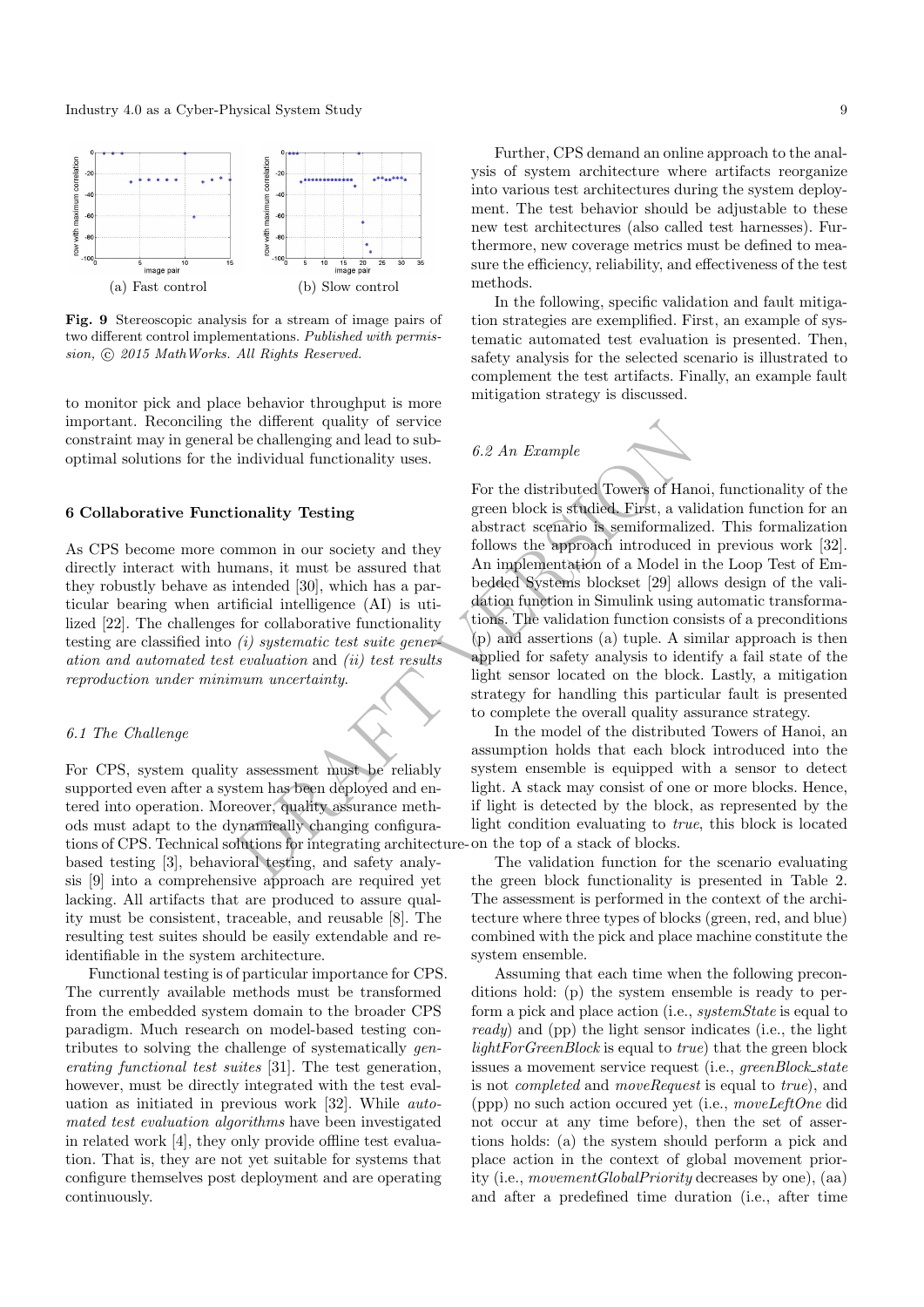| × | i  |
|---|----|
|   | ۰, |

| <b>Evaluation of Preconditions::</b> |                                                                |  |
|--------------------------------------|----------------------------------------------------------------|--|
| ΙF                                   | the system consists of three types of blocks such              |  |
|                                      | as, <i>greenBlock</i> and <i>redBlock</i> and <i>blueBlock</i> |  |
| <b>AND</b>                           | systemState is equal to ready                                  |  |
| <b>AND</b>                           | greenBlock_state is not completed                              |  |
| <b>AND</b>                           | <i>moveLeftOne</i> did not occur anytime before                |  |
| <b>AND</b>                           | the light <i>lightForGreenBlock</i> is equal to <i>true</i>    |  |
| <b>AND</b>                           | <i>moveRequest</i> is equal to <i>true</i>                     |  |
| Validation of Assertions::           |                                                                |  |
| <b>THEN</b>                          | <i>movementGlobalPriority</i> decreases by one                 |  |
| <b>AND</b>                           | after time duration of <i>timeParameter</i> ms                 |  |
|                                      | the state <i>greenBlockState</i> is equal to <i>completed</i>  |  |

Table 2 A validation function for testing the green block functionality

|                              | <b>Fault Detection::</b>                            |
|------------------------------|-----------------------------------------------------|
| ΙF                           | the <i>data store memory (DSM)</i> detects that two |
|                              | blocks are located on the same stack                |
|                              | AND both blocks send a <i>movementRequest</i>       |
| Prevention and/or Reaction:: |                                                     |
|                              | THEN at least one block sensor is broken            |
| AND.                         | the system cannot autonomously operate              |
| <b>AND</b>                   | stop accepting service requests                     |

Table 3 Safety analysis for checking sensor integrity

|             | <b>Fault Confirmation::</b>                       |
|-------------|---------------------------------------------------|
| ΙF          | at least one block light sensor in the system en- |
|             | semble is faulty                                  |
|             | <b>Fault Isolation and Mitigation::</b>           |
| <b>THEN</b> | move the top block one spot over                  |
| <b>AND</b>  | pick up the second block from the original stack  |
| <b>AND</b>  | put this second block on top of the original top  |
|             | block                                             |
| <b>AND</b>  | determine whether both blocks still sense light   |
| <b>AND</b>  | continue this process until it is determined      |
|             | which block is faulty                             |
| <b>AND</b>  | continue not accepting service requests           |
|             | UNTIL the faulty sensor is replaced               |

Table 4 Mitigation strategy for a faulty sensor

duration of timeParameter miliseconds) the green block should be relocated (i.e., *greenBlockState* is equal to *com*pleted).

The safety analysis serves as a means to check the integrity of the light sensors on any block. The listing of fault detection constraints and prevention/reaction mechanisms is shown in Table 3. Always when the data store memory (DSM) of the supervisory controller on the Base ECU detects that two blocks are located on the same stack and both blocks send a pick and place request (i.e., both blocks send a movementRequest), then at least one sensor lost its integrity and is faulty, and the entire system ensemble cannot operate autonomously. The pick and place service requests cannot be accepted anymore either.

A mitigation algorithm for eliminating the scenario that includes a faulty sensor is listed in Table 4.

The above validation process of the green block functionality relates to a simplified scenario. A deeper look at the test scenarios indicates, though, that further-reaching analysis is required in a CPS paradigm. For example, if the light sensor is broken what implication does that have on the ability to locate the original stack of blocks? In case the stereopsis feature fails, the block cameras could be combined with the slider location measurement to determine where the stack is by detecting when the slider is over the top block. Further, if the light sensor of the green block is faulty because of a faulty power supply, the other blocks should be informed that their power supplies must be checked with respect to their integrity as well.

A complete quality assurance framework should include both test and safety harnesses. Ideally, they could be automatically created and their core specification should be reused using each others contents. They then have to separately be extended to cover specific metrics for test and for safety standards. Further, architectural elements must be considered. A systematic, comprehensive, and automated methodology that moves beyond the presented solutions is required to properly handle the reliability and robustness of CPS.

# 7 Conclusions

DRAFT VERSION The unabated proliferation of computing power combined along with seemingly omnipresent wireless communication capabilities have come to drive a new technical systems paradigm. This paradigm is based on collaborative functionality of embedded software systems. Exponents of this paradigm are the IoT, M2M technologies, Industry 4.0, and CPS. Previous work [17] presented a needs analysis for the design and operation of CPS as collaborating embedded software systems. Three main categories were identified: (i) online configuring of an ensemble of systems, (ii) concerted function of collaborating systems, and (iii) infrastructure needs.

> This work presented concrete examples of challenges for CPS as ensembles of collaborating systems that attain a concerted function. The study centers around a distributed version of the Towers of Hanoi puzzle as an Industry 4.0 smart manufacturing example. The example system includes models of the physics, electronics, network, computational functionality, and the physical geometry as a virtual reality scene.

> As an example of multiparadigm modeling [16], a range of modeling formalisms with both imperative and declarative semantics are combined. In addition to finite state machine behavior, behavior in the form of ordinary differential equations (ODEs), differential and algebraic equations (DAEs), and difference equations are part of modal dynamics. There are three periodic rates in the system with multiple tasks executing on concurrent (multi-core) computing resources. Synthetic video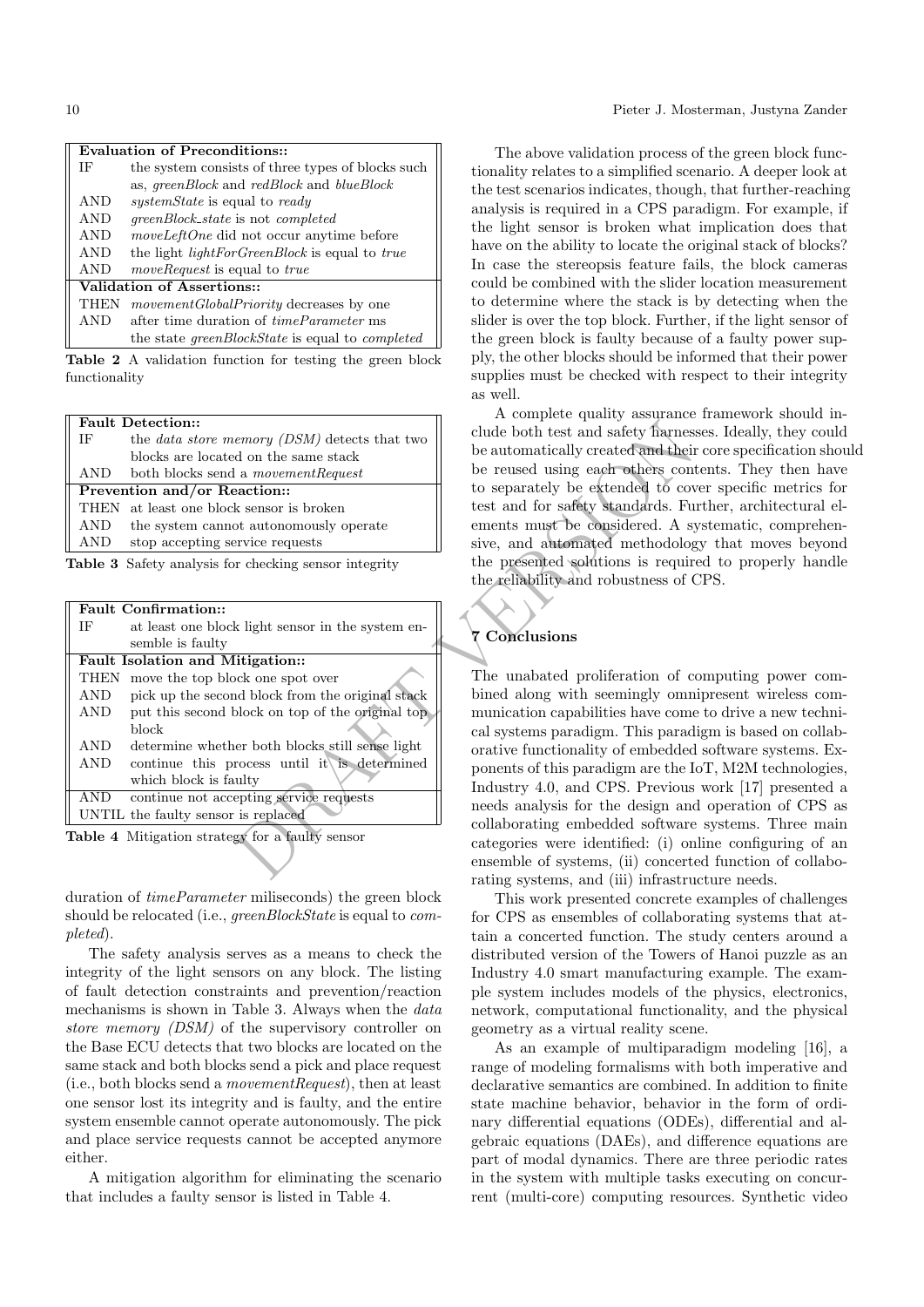of 400x240 pixel images from the virtual reality scene is streamed from 2 viewpoints in 3 colors each (red, green, blue), represented by unsigned 8 bit integers, at a logical rate of 10 Hz (every 100 ms), or  $400.240.2.3.8$  bits per 0.1  $second = 46$  megabit per second (Mbps). Stereoscopic analysis is performed by image processing using arraybased semantics with for loop iterations scheduled to execute in parallel on multiple cores. Composite data is exchanged between model components with variability, where the components may include causal and noncausal models, the latter in multiple physics domains (pneumatic, mechanical, electrical). Each of the model components executes in a separate thread structure. Communication and various forms of control (feedback control, switched control, feedforward control, distributed control, supervisory control, sequence control) are included as well.

As such a system of medium-size complexity, the distributed Towers of Hanoi system is representative of many facets and issues that exist in systems found in industry. Examples of illustrated challenges include collaborative control, feature interaction, multirate distributed architectures, and an automated test evaluation approach combined with safety analysis.

sequence control) are included<br>
im Herbst, and Peter Laseych:<br>
in the fact in the set of the security, 29th Meternation in System is representative of<br>
at exist in systems found in in-<br>
10. Bdward A. Lee. Cyber rated chal The presented study is based entirely on computational models and so accessible for and amenable to theoretical study. Specific challenges faced when moving to a CPS paradigm are discussed and intended to motivate model-based research of specific cyber-physical challenges necessary to make the next generation systems an operational reality.

#### References

- 1. acatech Final report of the Industrie 4.0 Working Group. Securing the future of german manufacturing industry recommendations for implementing the strategic initiative industrie 4.0. acatech—National Academy of Science and Engineering, Munich, Germany, April 2013.
- 2. acatech Position Paper. Cyber-physical systems. driving force for innovation in mobility, health, energy and production. acatech—National Academy of Science and Engineering, Munich, Germany, December 2011.
- 3. Aitor Arrieta, Goiuria Sagardui, and Leire Etxeberria. A model-based testing methodology for the systematic validation of highly configurable cyber-physical systems. In The Sixth International Conference on Advances in System Testing and Validation Lifecycle, pages 66–72, 2014.
- 4. Eckard Bringmann and Andreas Krämer. Model-based testing of automotive systems. In Proceedings of the 2008 International Conference on Software Testing, Verification, and Validation, ICST '08, pages 485–493, Washington, DC, USA, 2008. IEEE Computer Society.
- 5. SERS Consortium. Smart Emergency Response System: GitHub Software Repository. Aug 2014. doi: 10.5281/zenodo.13978.
- 6. Robert B. France and Bernhard Rumpe. The evolution of modeling research challenges. Software and System Modeling, 12(2):223–225, 2013.
- 7. A. Gyrard, C. Bonnet, and K. Boudaoud. Enrich machine-to-machine data with semantic web technologies for cross-domain applications. In Internet of Things (WF-IoT),  $2014$  IEEE World Forum on, pages 559-564, March 2014.
- 8. Michaela Huhn, Martin Mutz, Karsten Diethers, Bastian Florentz, and Michael Daginnus. Applications of static analysis on UML models in the automotive domain. In Eckehard Schnieder and Géza Tarnai, editors, Formal Methods for Automation and Safety in Railway and Automotive Systems (FORMS/FORMAT 2004), pages 161– 172, Braunschweig, Germany, December 2004.
- 9. Bernhard Kaiser, Vanessa Klaas, Stefan Schulz, Christian Herbst, and Peter Lascych. Integrating system modelling with safety activities. In Computer Safety, Reliability, and Security, 29th International Conference, SAFE-COMP 2010, Vienna, Austria, September 14-17, 2010. Proceedings, pages 452–465, 2010.
- 10. Edward A. Lee. Cyber physical systems: Design challenges. In International Symposium on Object/Component/Service-Oriented Real-Time Distributed Computing (ISORC), May 2008. Invited Paper.
- 11. Jesse Levinson and Sebastian Thrun. Automatic online calibration of cameras and lasers. In Proceedings of Robotics: Science and Systems, Berlin, Germany, June 2013.
- 12. Jie Liu and Feng Zhao. Towards service-oriented networked embedded computing. Technical Report MSR-TR-2005-28, Microsoft Research, February 2005.
- 13. MathWorks<sup>®</sup>. MATLAB<sup>®</sup> and Simulink<sup>®</sup> product families, September 2012.
- 14. Pieter J. Mosterman, David Escobar Sanabria, Enes Bilgin, Kun Zhang, and Justyna Zander. A heterogeneous fleet of vehicles for automated humanitarian missions. Computing in Science & Engineering, 12:90–95, August 2014.
- 15. Pieter J. Mosterman, Janos Sztipanovits, and Sebastian Engell. Computer automated multi-paradigm modeling in control systems technology. IEEE Transactions on Control System Technology, 12(2):223–234, March 2004.
- 16. Pieter J. Mosterman and Hans Vangheluwe. Computer automated multi-paradigm modeling in control system design. In Proceedings of the IEEE International Symposium on Computer-Aided Control System Design, pages 65–70, Anchorage, Alaska, September 2000.
- 17. Pieter J. Mosterman and Justyna Zander. Cyberphysical systems challenges—a needs analysis for collaborating embedded software systems. Software and System Modeling,  $x(x):x-x$ , 2015.
- 18. Pieter J. Mosterman and Justyna Zander. GitHub Repository: Towers of Hanoi in MATLAB/Simulink for Industry 4.0. Jan 2015. doi: 10.5281/zenodo.13977.
- 19. Pieter J. Mosterman, Justyna Zander, and Zhi Han. The towers of hanoi as a cyber-physical system education case study. In Proceedings of the First Workshop on CPS Education, Philadelphia, PA, April 2013.
- 20. Marco Di Natale, Liangpeng Guo, Haibo Zeng, and Alberto Sangiovanni-Vincentelli. Synthesis of multitask implementations of Simulink models with minimum delays.